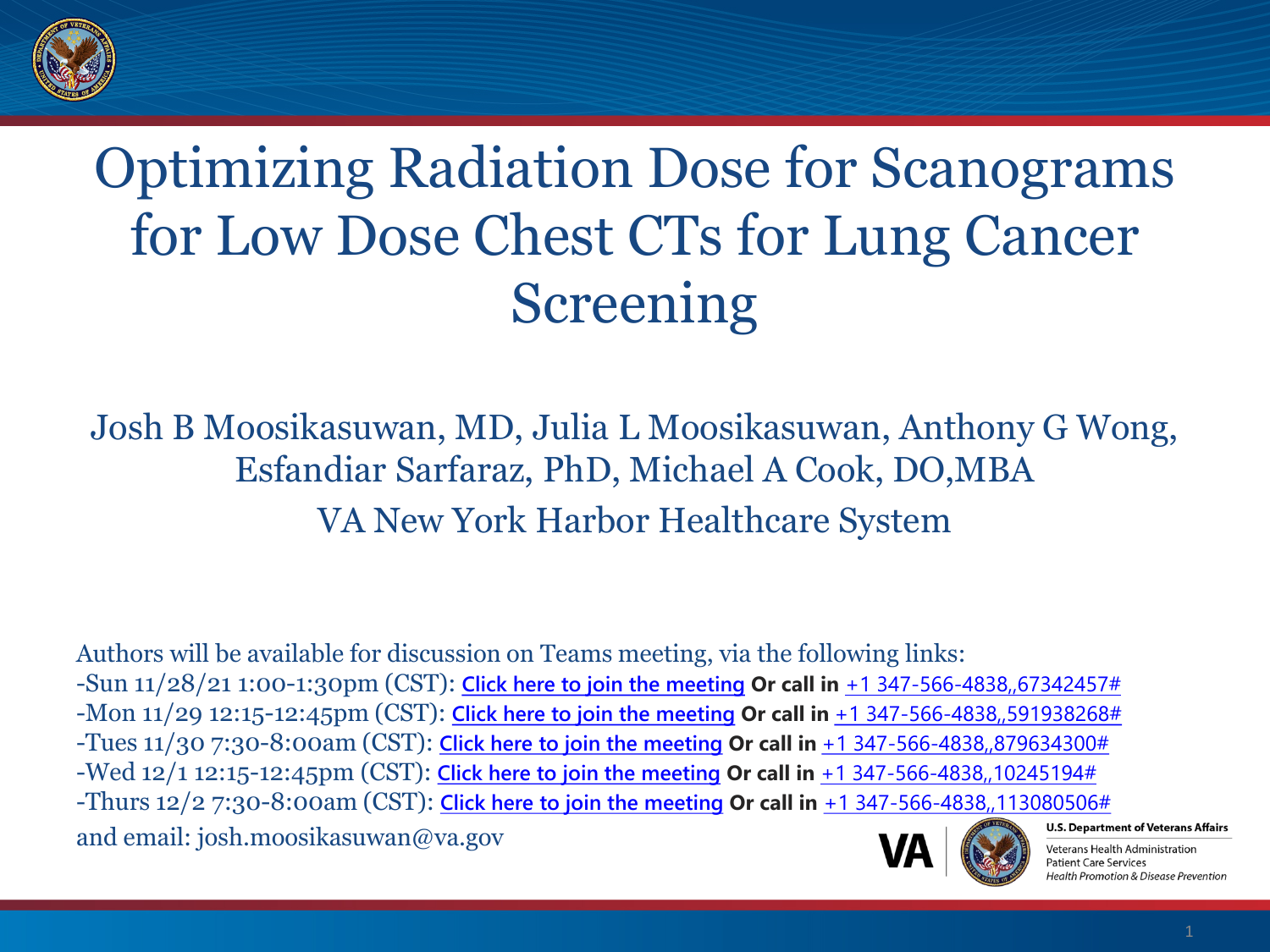



- To reduce radiation dose to patients getting LDCTs for lung cancer screening (LCS) by ∼20% by reducing the dose used for the scanogram portion of the exam by ∼5x
- Could not have been possible without the help of many people, including
	- Erin A, Michael C, Asad K, Radu L, Julia M, Rudolf P, Jagjeet P, Luis P, Esfandiar S, Ronald S, Robert S, Bozena W, Anthony W



**U.S. Department of Veterans Affairs**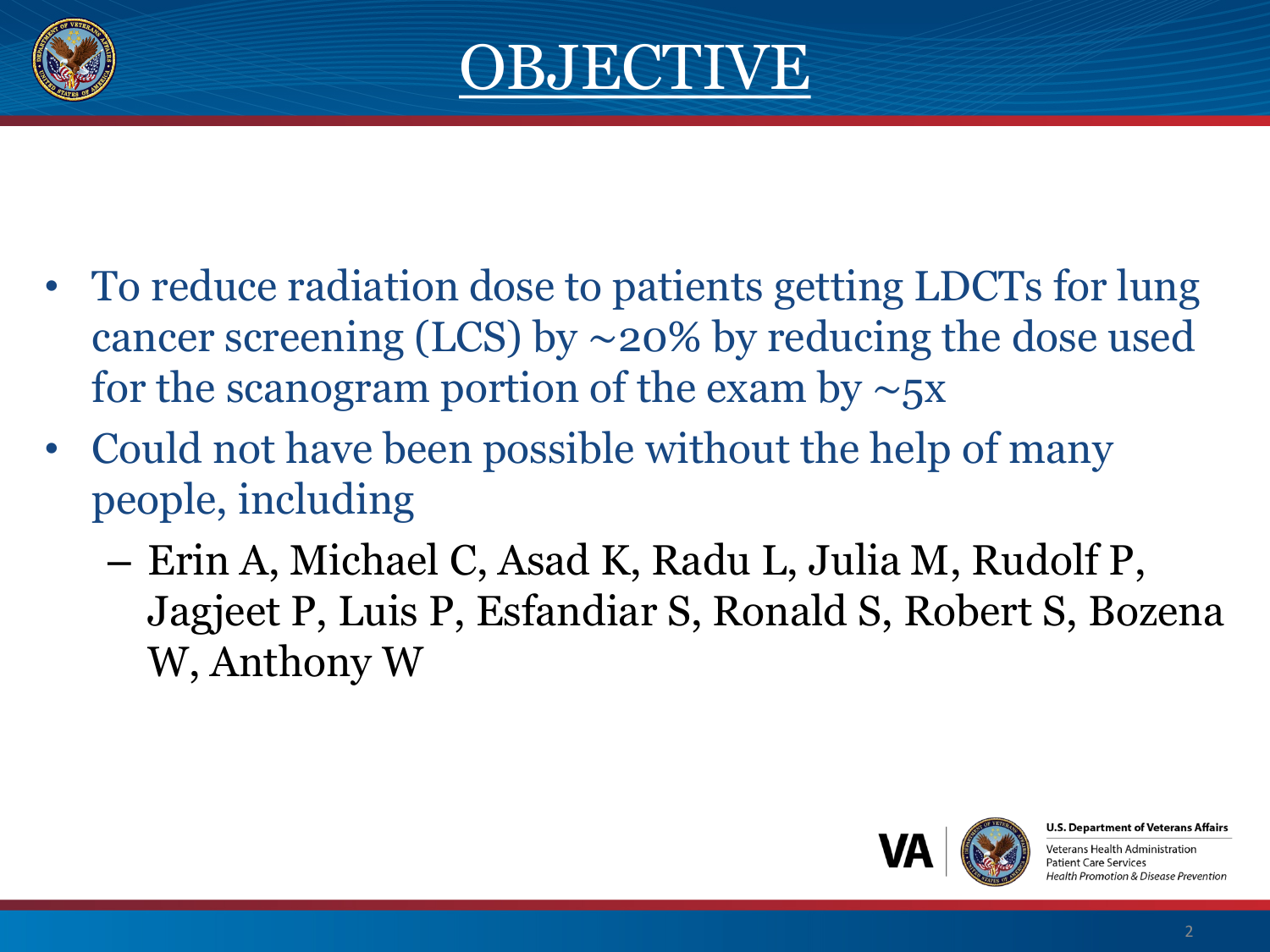

# INTRODUCTION

• Low dose chest CTs are now routinely used to screen for lung cancer. During this exam, scanograms or scout AP and lateral views of the chest are first obtained, as shown on slide 5, where original factory presets were used. These scout views are used by the CT technologist to define the boundaries for the subsequent helical portion of the CT scan, just above the lung apex to just below the posterior costophrenic angles. The scout views are also used to obtain an approximate AP and lateral size of the patient, which is used for automatic mAs dose modulation at each slice in the helical portion.



**U.S. Department of Veterans Affairs**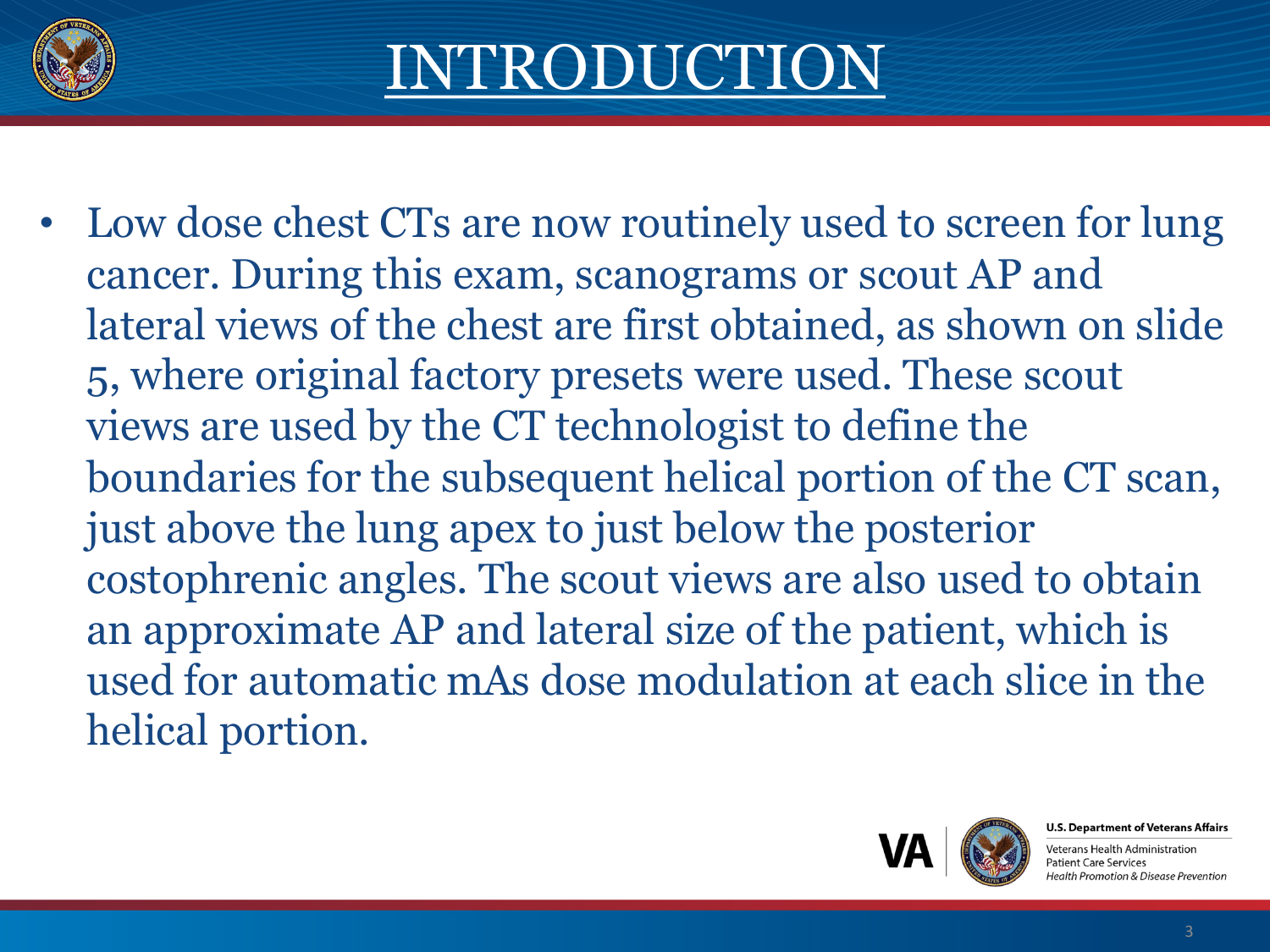

### RATIONALE

### Given:

- 1. the marked contrast difference between the low density air-filled lungs compared to the higher density soft tissues,
- 2. prior studies using phantoms demonstrating that dose reduction to the scanograms by 5x had no affect on the automatic dose modulation, and
- 3. that scanograms are never used to detect pulmonary nodules
- We postulated that:
	- reducing the dose to the scanograms by 5x (as shown in the second set of images on slide 5) will not affect the study, and can only reduce the dose to the patient (by on average  $\sim$  20% for the overall study)



**U.S. Department of Veterans Affairs**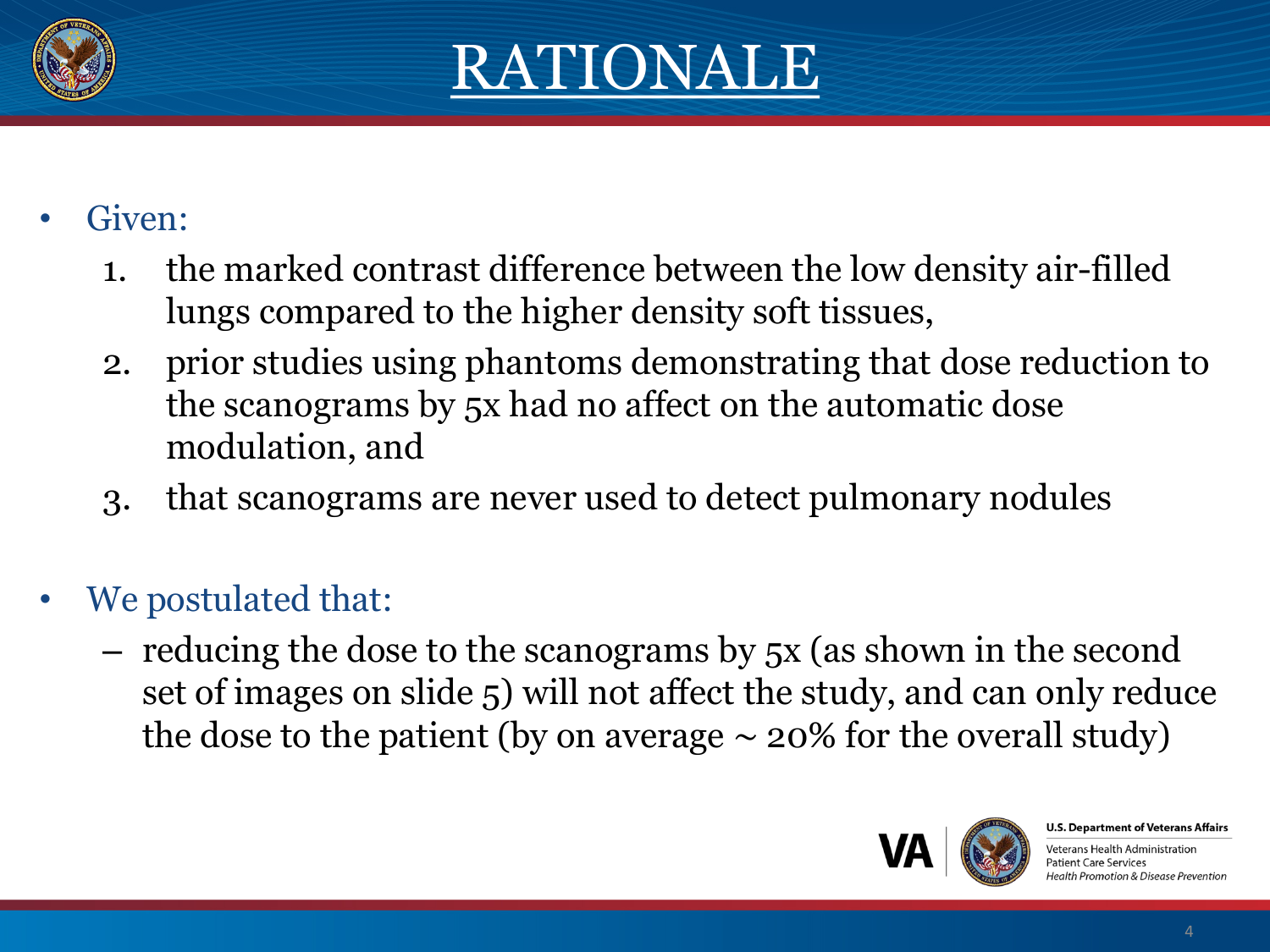

Scanograms from LDCTs from same patient done on

12/29/2020

4/5/2021 (about 3 months later)

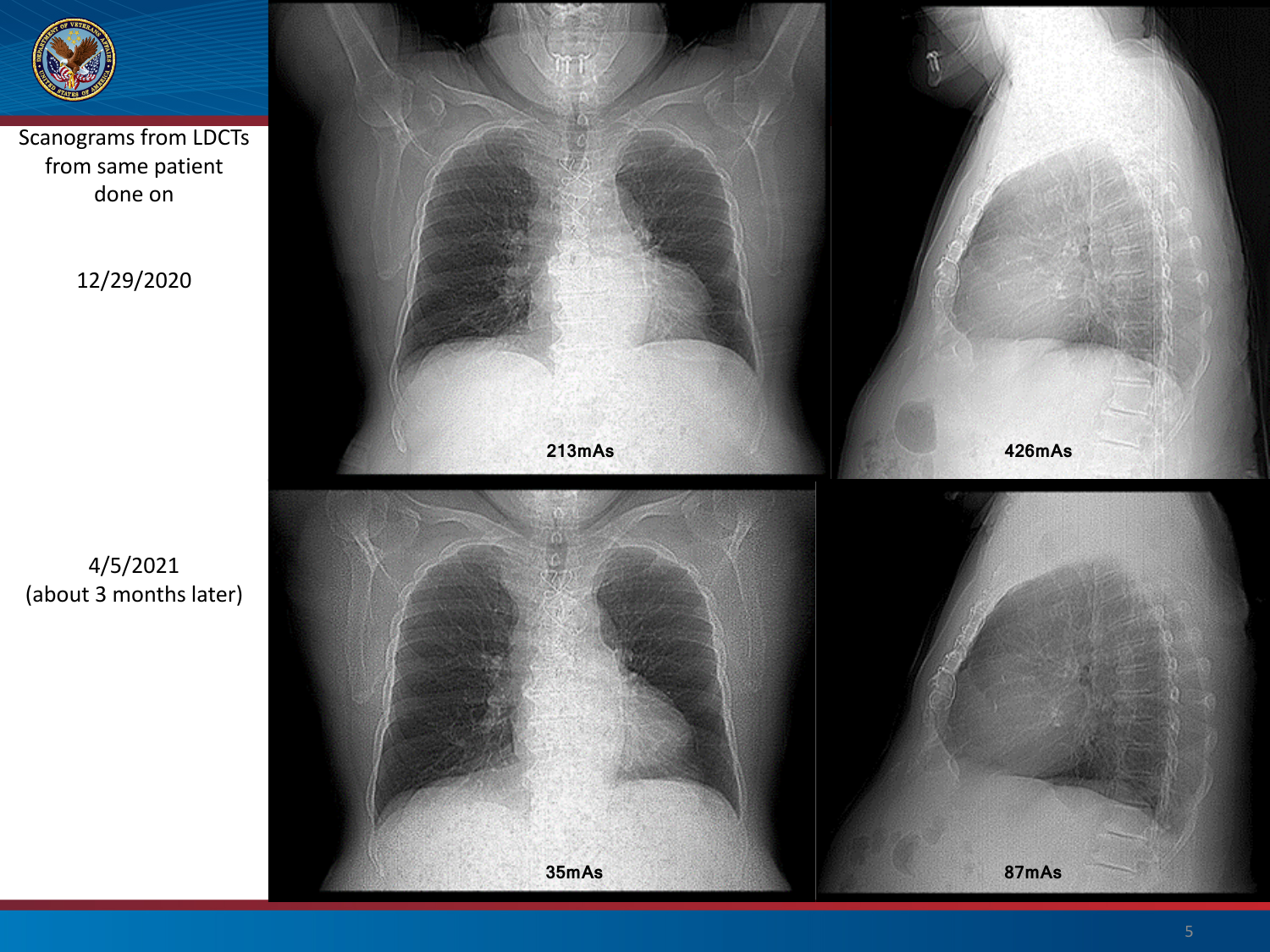

- The mA was incrementally decreased from the factory presets of 50/100 to 10/20 mA for the AP/lateral scanograms.
- At each incremental decrease, both the technologist and radiologist determined whether there was any adverse affect on:
	- 1. setting up the anatomical boundaries just above the lung apex and just below the posterior costophrenic angles
	- 2. automatic dose modulation and image quality of the subsequent helical portion of the exam**U.S. Department of Veterans Affairs**

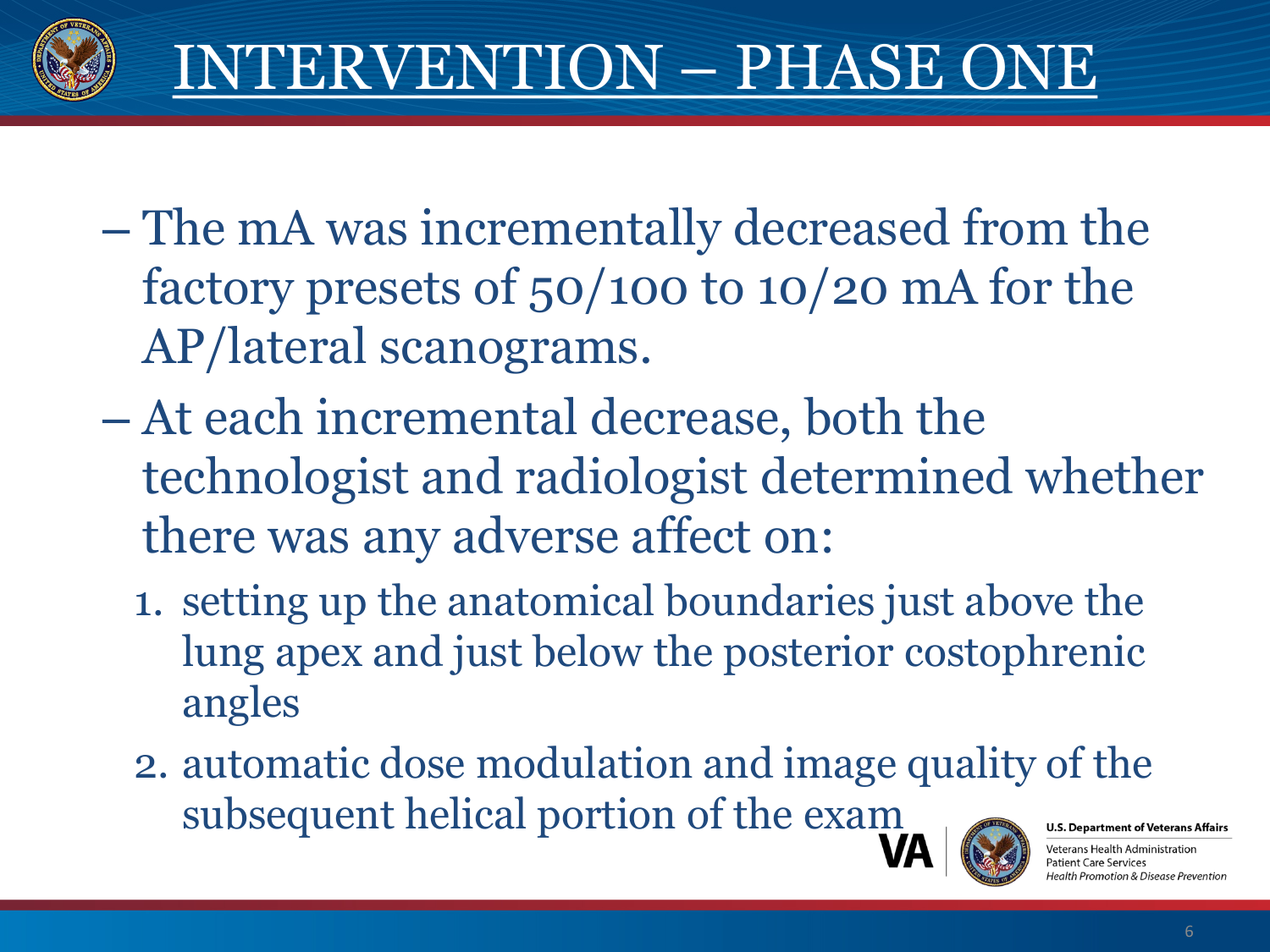

- Then, 30 consecutive patients who had a prior low dose chest with the original scanogram factory settings within the past 4 years on a 64-detector CT scanner were scanned with AP/lateral scanograms where the radiation dose was reduced 5x on that same scanner.
- The mAs for the scanograms, and the CTDIvol & dose-length products (DLPs) for the helical portion of the chest CTs for these 30 patients were analyzed.
- Statistical analysis was performed using paired t-test.



**U.S. Department of Veterans Affairs**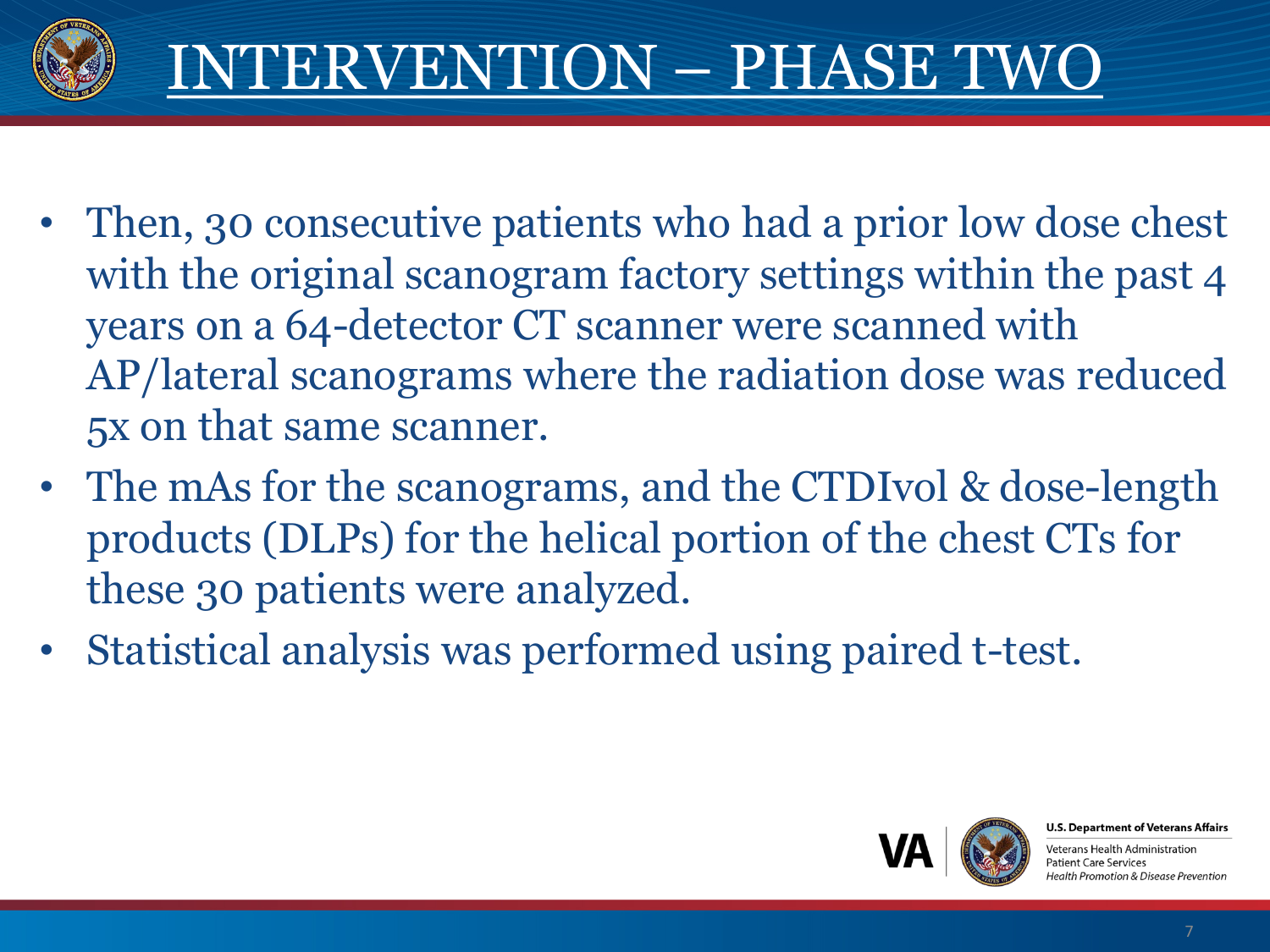

### RESULTS

### **Radiation Dose Reduced by 5x After Intervention**

• The average mAs for the scanograms for the AP, lateral, and total mAs for 30 patients before and after intervention were 35±4, 84±6, and 119±19, compared with 201±35, 401±70, and 603±105, respectively, resulting in an approximate dose reduction of 5x (shown in the graph to the right).

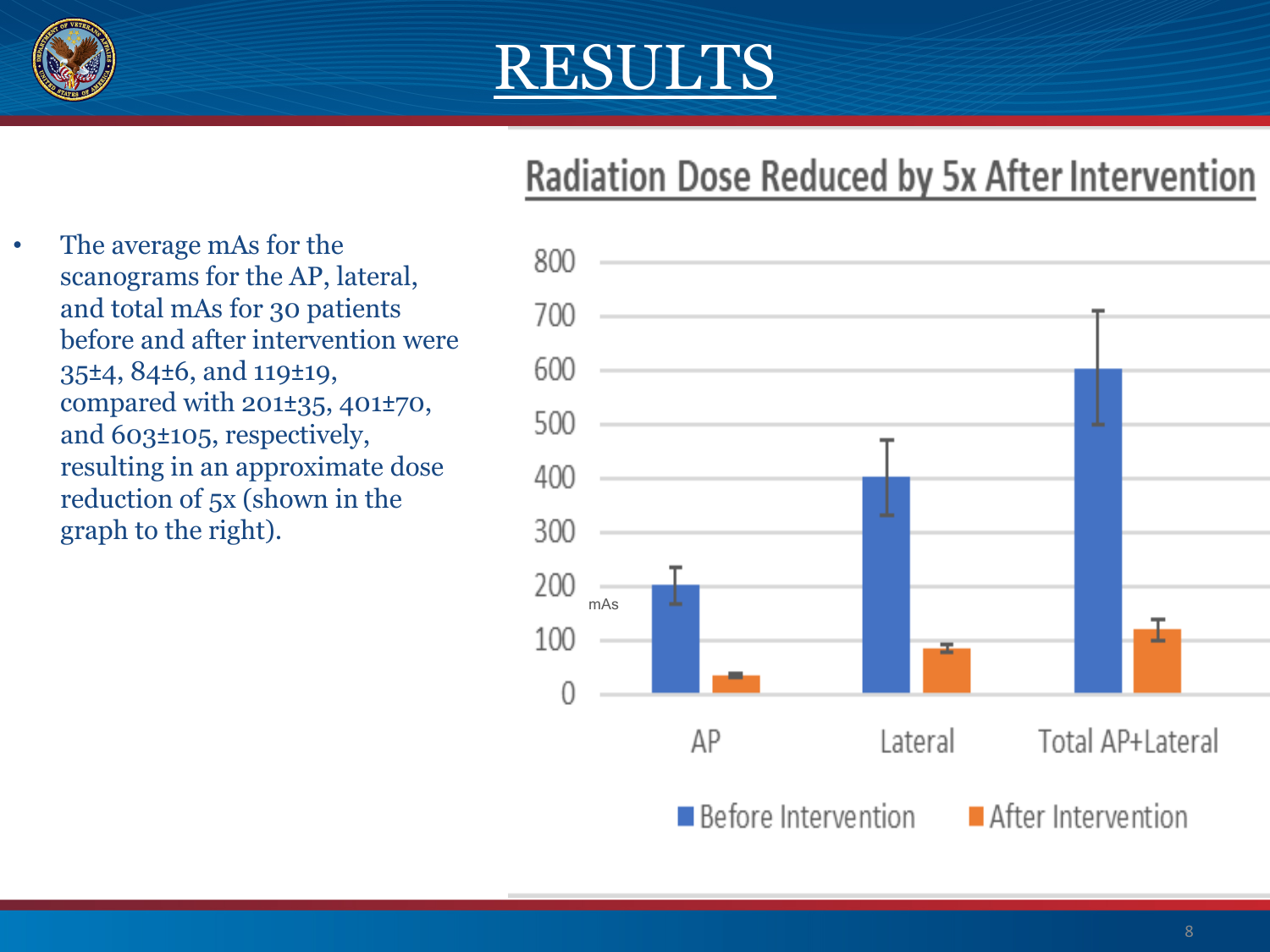

## RESULTS

- Were CT technologists able to use the reduced dose scanograms to define boundaries for the subsequent helical portion?
	- Yes! All of the lungs were included on the helical portion.
- Did the reduced dose scanograms affect the automatic dose modulation used during the subsequent helical portion?
	- No! The average CTDIvol for the helical portion of the CT was  $3.4\pm 0.2$ mGy for both CTs done with scanograms with and without the dose reduction (p value=0.68).
- The average DLP for the 30 CTs done with the reduced dose scanograms was 126 $\pm$ 46 mGy cm, which was lower compared with the 139 $\pm$ 48 mGy cm for those done with regular dose scanograms; this was unexpectedly statistically significant (p value=0.002), suggesting an additional benefit of this quality improvement initiative from improved technique used by the CT technologists from scanning less of the abdomen or neck.